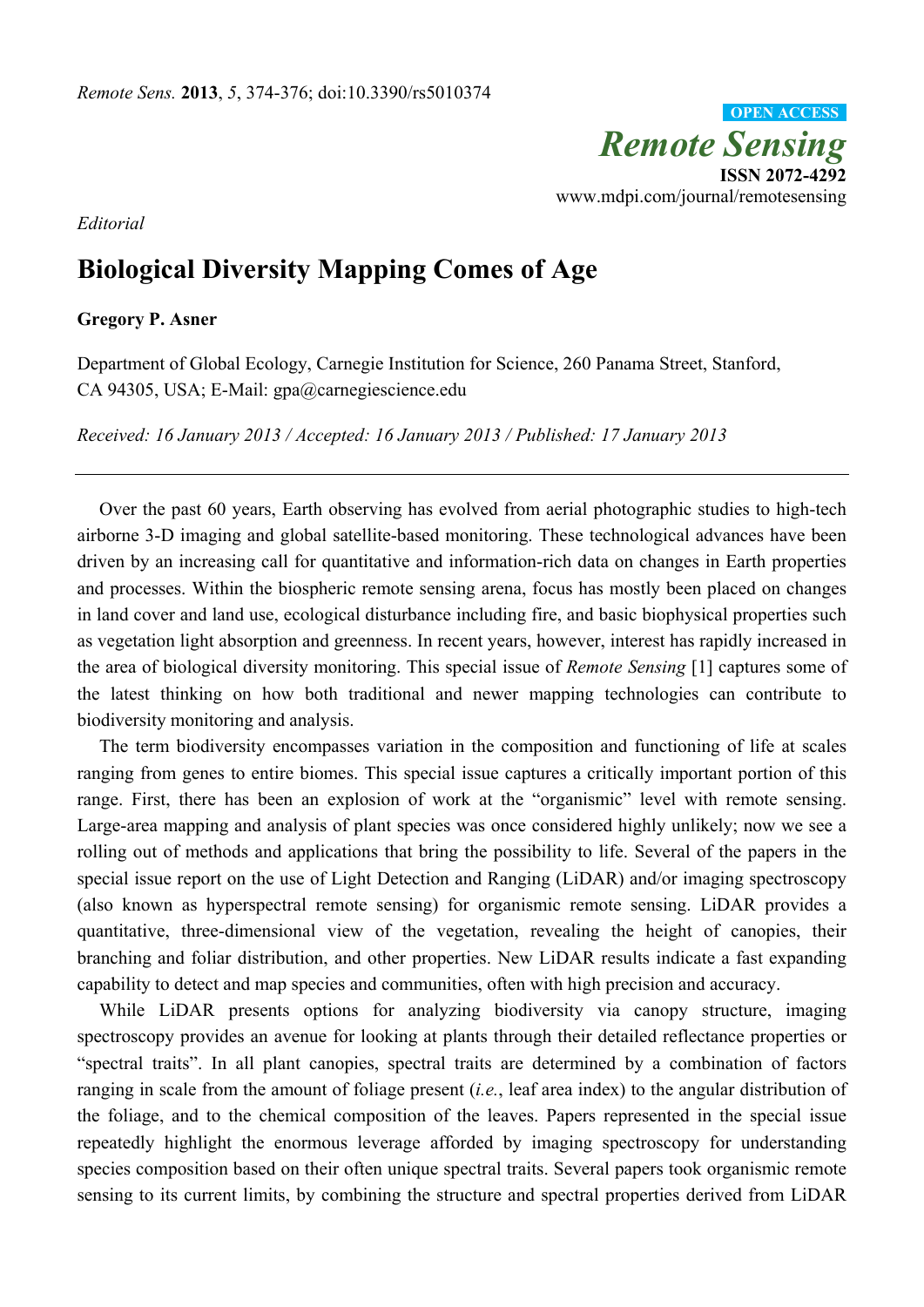and imaging spectroscopy, respectively, to derive highly accurate species maps. Such maps open the door for applications once considered out of reach, like geographically detailed analyses of plant community composition, beta and gamma diversity, and species-specific biomass patterns.

The special issue brings in another critically important element to the biodiversity monitoring challenge—rethinking the use of widely available, globally-relevant satellite data. Several authors advanced the use of workhorse sensors, such as NASA's MODIS (Moderate Resolution Imaging Spectroradiometer) and Landsat, to push the frontier in biodiversity monitoring. Some studies focused on new ways of monitoring habitat, often combining Earth observation data with spatially-explicit climate and geological information. These results are powerful because they reveal the fundamental abiotic correlates with and controls over diversity at scales ranging from species to ecosystems, and from taxonomic composition to functional variation among taxa.

Finally, several papers presented biodiversity-monitoring advancements based on newer spaceborne technologies, including high spatial resolution and radar sensing. These studies demonstrate the enormous progress that can be achieved when enough effort is made to go to Earth orbit. These newer technologies, combined with a refreshed wave of the more traditional sensing systems such as Landsat 8 launching in February 2013, points to an ever more realistic future for biodiversity monitoring from space. Imagine what would be achievable with additional advanced technologies—particularly imaging spectroscopy and LiDAR (Figure 1)—in the race to understand the non-linear changes underway in the composition of our unique biosphere.

**Figure 1.** This 3-D spectroscopic image of a Panamanian rainforest was acquired through fused waveform LiDAR and high-fidelity imaging spectrometer measurements from the Carnegie Airborne Observatory (CAO; http://cao.ciw.edu). The image reveals the detailed biological, functional and structural diversity of the rainforest, with different colors quantitatively indicating variation in growth and defense chemicals within the foliage of co-existing trees and vines.



Looking forward, I believe the most profound and societally important applications of biodiversity mapping will center on how the direct (*i.e.*, land cover change) and indirect (*i.e.*, climate change) impacts of human activities are altering the composition of our biosphere, and how changes in species composition mediate the services provided to humans by ecosystems. Through this understanding, we will not only more deeply appreciate the incredible biodiversity of our planet, but we will also gain a